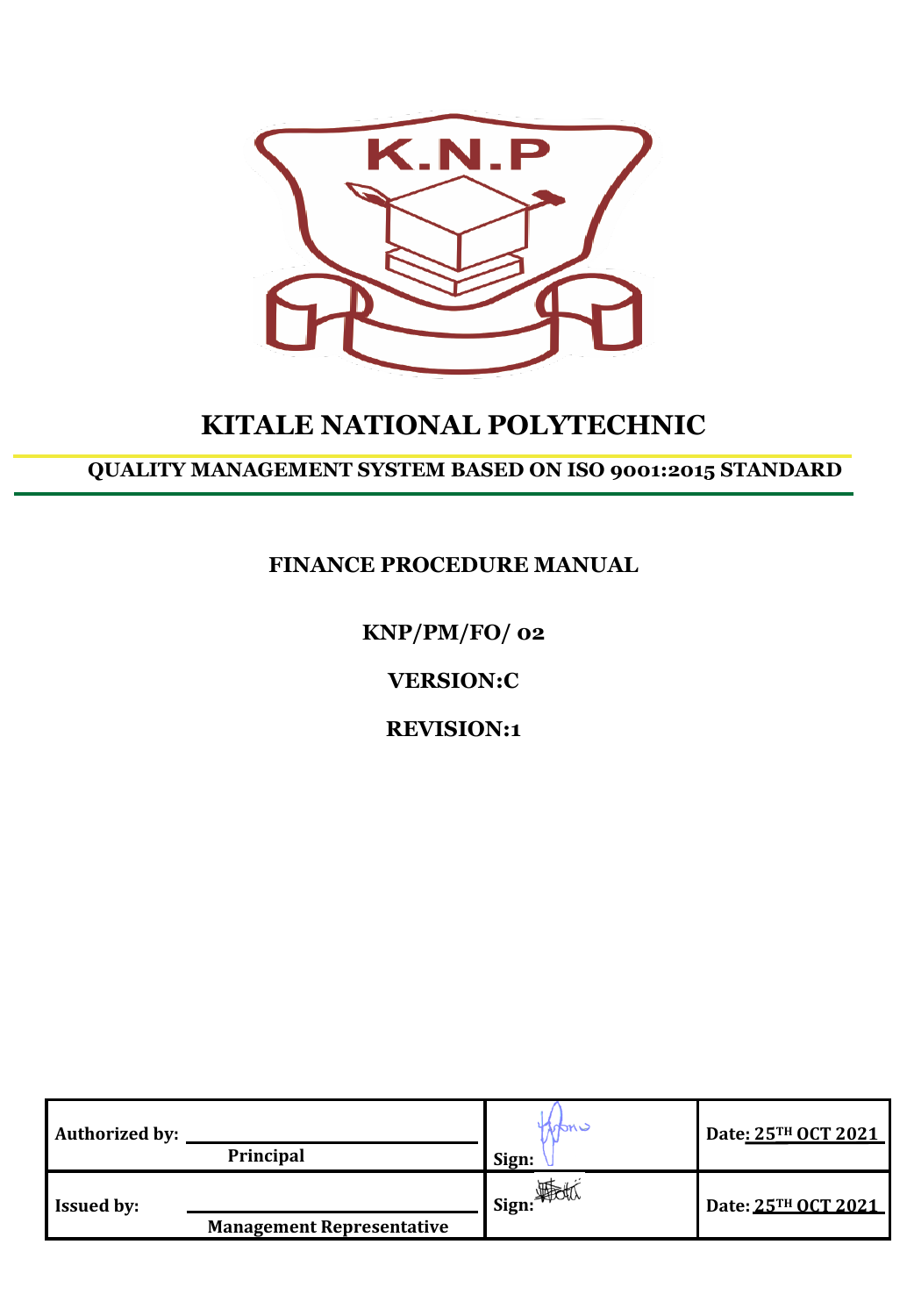

### **TABLE OF CONTENTS**

| PROCEDURE NUMBER 1: PREPARATION OF FINANCIAL STATEMENTS5 |  |
|----------------------------------------------------------|--|
|                                                          |  |
|                                                          |  |
|                                                          |  |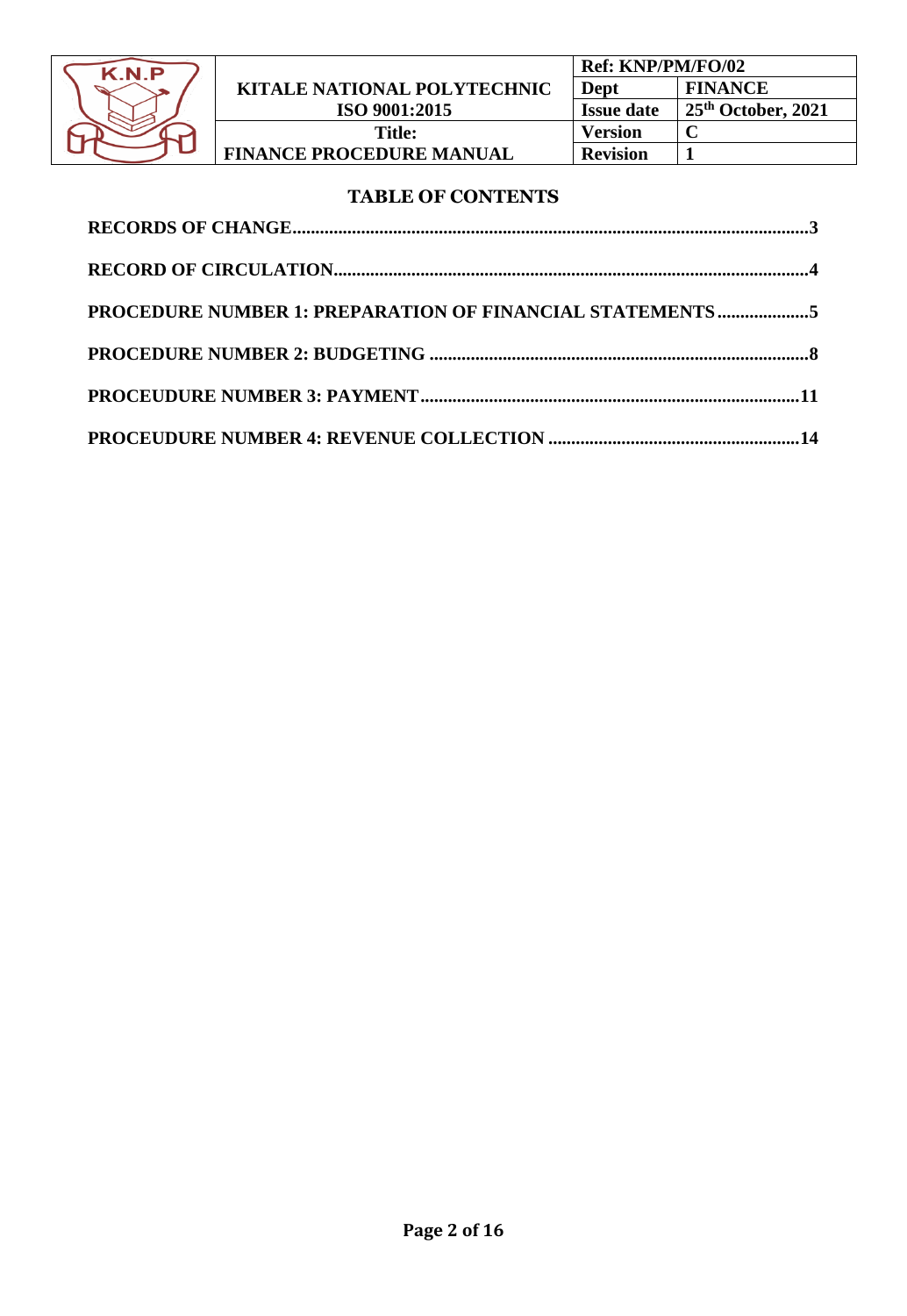

|                                    | Ref: KNP/PM/FO/02 |                      |
|------------------------------------|-------------------|----------------------|
| <b>KITALE NATIONAL POLYTECHNIC</b> | Dept              | <b>FINANCE</b>       |
| ISO 9001:2015                      | <b>Issue date</b> | $25th$ October, 2021 |
| Title:                             | <b>Version</b>    |                      |
| <b>FINANCE PROCEDURE MANUAL</b>    | <b>Revision</b>   |                      |

# <span id="page-2-0"></span>**RECORDS OF CHANGE**

| No. | <b>DETAILS OF CHANGE</b> | <b>DATE</b> |
|-----|--------------------------|-------------|
|     |                          |             |
|     |                          |             |
|     |                          |             |
|     |                          |             |
|     |                          |             |
|     |                          |             |
|     |                          |             |
|     |                          |             |
|     |                          |             |
|     |                          |             |
|     |                          |             |
|     |                          |             |
|     |                          |             |
|     |                          |             |
|     |                          |             |
|     |                          |             |
|     |                          |             |
|     |                          |             |
|     |                          |             |
|     |                          |             |
|     |                          |             |
|     |                          |             |
|     |                          |             |
|     |                          |             |
|     |                          |             |
|     |                          |             |
|     |                          |             |
|     |                          |             |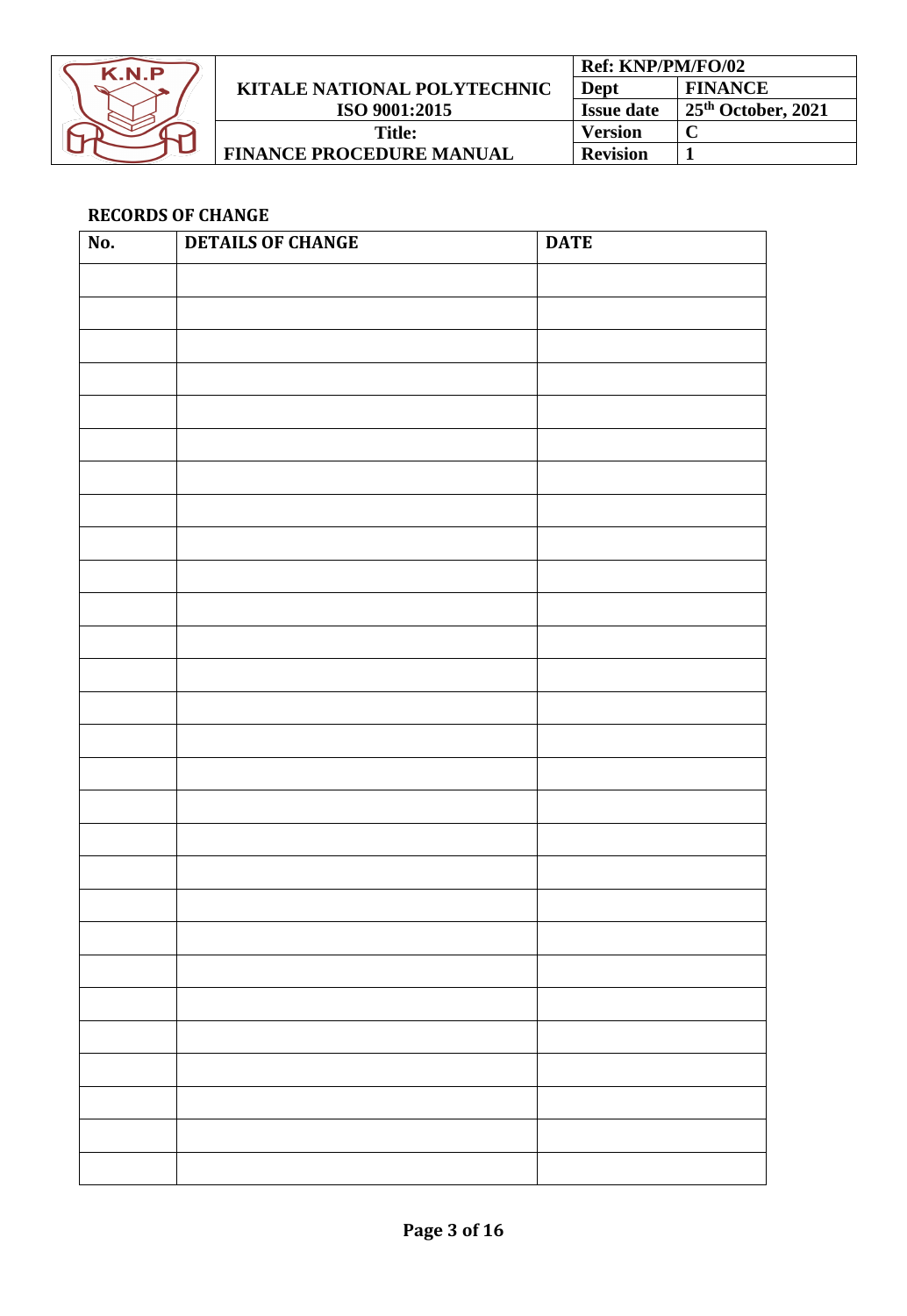

|                                    | <b>Ref: KNP/PM/FO/02</b> |                      |
|------------------------------------|--------------------------|----------------------|
| <b>KITALE NATIONAL POLYTECHNIC</b> | Dept                     | <b>FINANCE</b>       |
| ISO 9001:2015                      | <b>Issue date</b>        | $25th$ October, 2021 |
| <b>Title:</b>                      | <b>Version</b>           |                      |
| <b>FINANCE PROCEDURE MANUAL</b>    | <b>Revision</b>          |                      |

# <span id="page-3-0"></span>**RECORD OF CIRCULATION**

| <b>NAME OF OFFICE</b>              | <b>COPY NO.</b>  |
|------------------------------------|------------------|
| Principal                          | 1.               |
| Deputy Principal Administration    | $\overline{2}$ . |
| Deputy Principal Academics         | $\overline{3}$ . |
| Registrar                          | 4.               |
| Dean of students                   | $\overline{5}$ . |
| Management representative          | 6.               |
| <b>HOD</b> Agriculture             | 7.               |
| HOD Building and civil engineering | 8.               |
| <b>HOD Business Studies</b>        | 9.               |
| <b>HOD</b> Electrical /electronic  | 10.              |
| <b>HOD Hospitality Management</b>  | 11.              |
| <b>HOD</b> Information Technology  | 12.              |
| <b>HOD Liberal studies</b>         | 13.              |
| HOD Maths and Applied sciences     | 14.              |
| <b>HOD Mechanical Engineering</b>  | 15.              |
| <b>Examinations Officer</b>        | 16.              |
| Finance Officer                    | 17.              |
| Procurement Officer                | 18.              |
| HOD Guidance and Counselling       | 19.              |
| <b>HOD Library</b>                 | 20.              |
| <b>Industrial Liaison Officer</b>  | 21.              |
| PC Coordinator                     | 22.              |
| Sports Officer                     | 23.              |
| Farm Management                    | 24.              |
| <b>Internal Auditor</b>            | 25.              |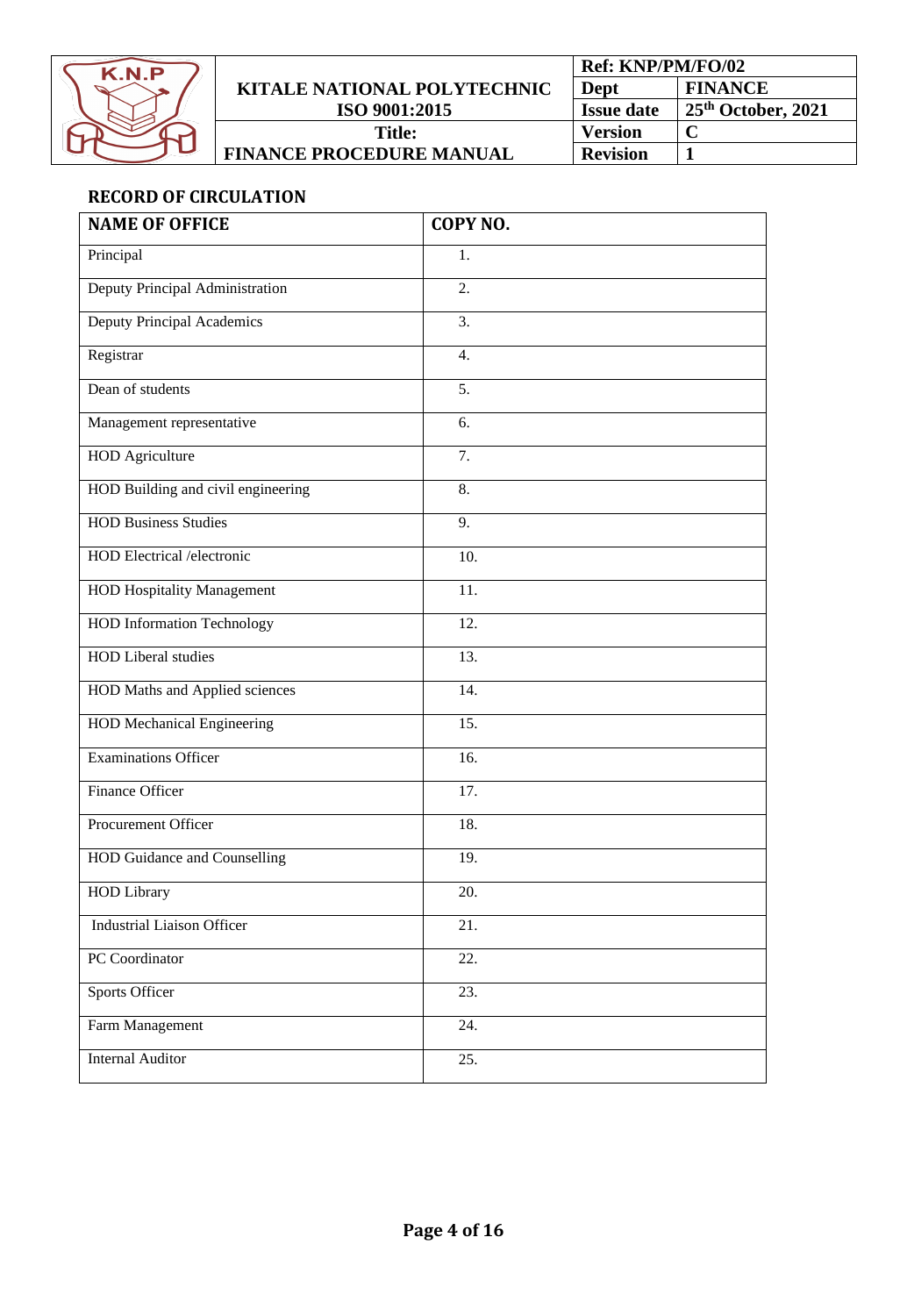| K.N.P |  |
|-------|--|
|       |  |
|       |  |
|       |  |
|       |  |

**FINANCE PROCEDURE MANUAL**

# <span id="page-4-0"></span>**PROCEUDURE NUMBER 1: PREPARATION OF FINANCIAL STATEMENTS**

### **1.0 GENERAL**

# **1.1 PURPOSE**

The purpose of this procedure is to ensure effectiveness, efficiency, accountability and

consistency in preparation of financial statements in Kitale National Polytechnic

### **1.2 SCOPE**

This procedure applies to all preparation of financial statements within the polytechnic.

### **1.3 REFERENCES**

TVET manual and IPSAS accrual basis

### **1.4 TERMS DEFINITION**

F.O Finance officer

### **1.5 PRINCIPAL RESPONSIBILITY**

The finance officer shall ensure adherence to this procedure

### **1.6 INTERFACES/INTERACTIONS**

Principal for the approval of the financial statements

### **1.7 PERFORMANCE TARGET**

The performance shall be measured through the overall performance of the Department basing on;

| PERFORMANCE TARGET                  | MONITORING AND MEASUREMENT                                                                  |
|-------------------------------------|---------------------------------------------------------------------------------------------|
| Accurate and consistent statements  | Well balanced trial balance and quarterly financial<br>reports on a monthly/quarterly basis |
| Statements ready by $15th$ of every | Review date of preparation and approval against                                             |
| proceeding month                    | stipulated timelines                                                                        |

### **1.8 RESOURCES**

The resources to be used in the process are listed below:-

- a. Personnel
- b. Computers
- c. Payroll system
- d. Financial management system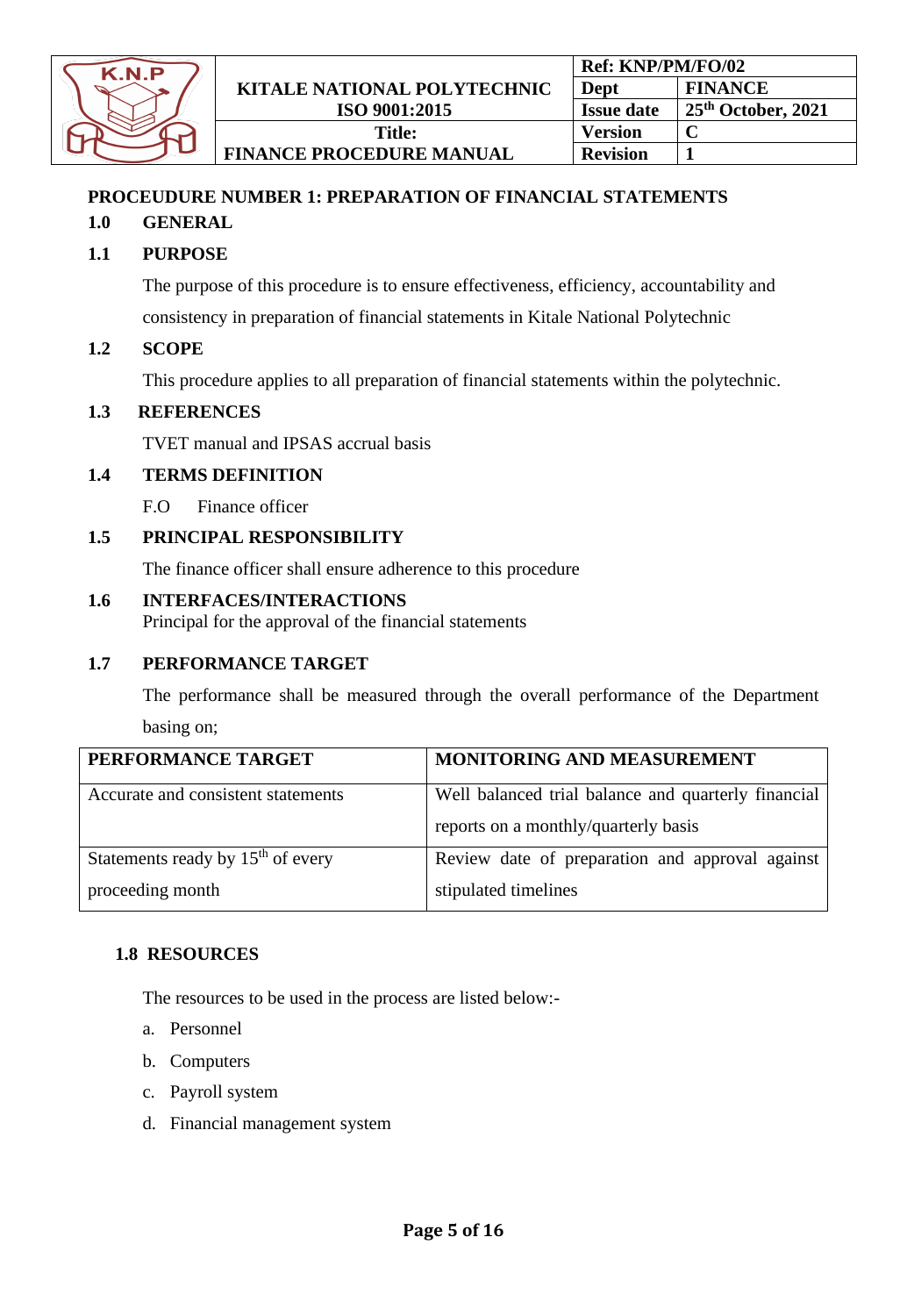

# **1.9 INPUTS AND OUTPUTS**

| <b>INPUTS</b>                  | <b>OUTPUTS</b>                       |
|--------------------------------|--------------------------------------|
| Invoices and deliveries notes  | <b>Approved Financial statements</b> |
| Bank statements and bank slips | Recommendations                      |
| <b>Budget</b>                  |                                      |
| Trial balance                  |                                      |

# **2.0 METHOD**

- 2.1 This procedure shall start with the F.O determining the dates for preparation of the various financial statements guided by the PFM Act.
- 2.2 The financial statements shall then be prepared as per the PFM Act both quarterly and annually and they shall include:
	- a. Trial balance
	- b. Statement of financial performance.
	- c. Statement of the financial position.
	- d. Statement of changes of net assets.
	- e. Statement of cash flows.
	- f. Statement of comparison of budget and actuals.
	- g. Notes to the financial statements.

### **2.3 Trial balance**

- 2.3.1 The trial balance shall be derived from the transactions of the general ledger.
- 2.3.2 The total transaction from the general ledger per vote head shall be extracted at the end of the month and used to generate the trial balance.
- 2.3.3 The trial balance shall be used to generate the notes to the financial statements.
- 2.3.4 On quarterly basis the F.O shall prepare the quarterly financial statements and forward to the principal for approval.
- 2.3.5 In approving, the principal shall forward the report to the governing council for approval.
- 2.3.6 In the event of disapproval, the principal shall return the report to the F.O with recommendations.
- 2.3.7 Upon approval, the principal shall forward the financial statements to the treasury as per the PFM act.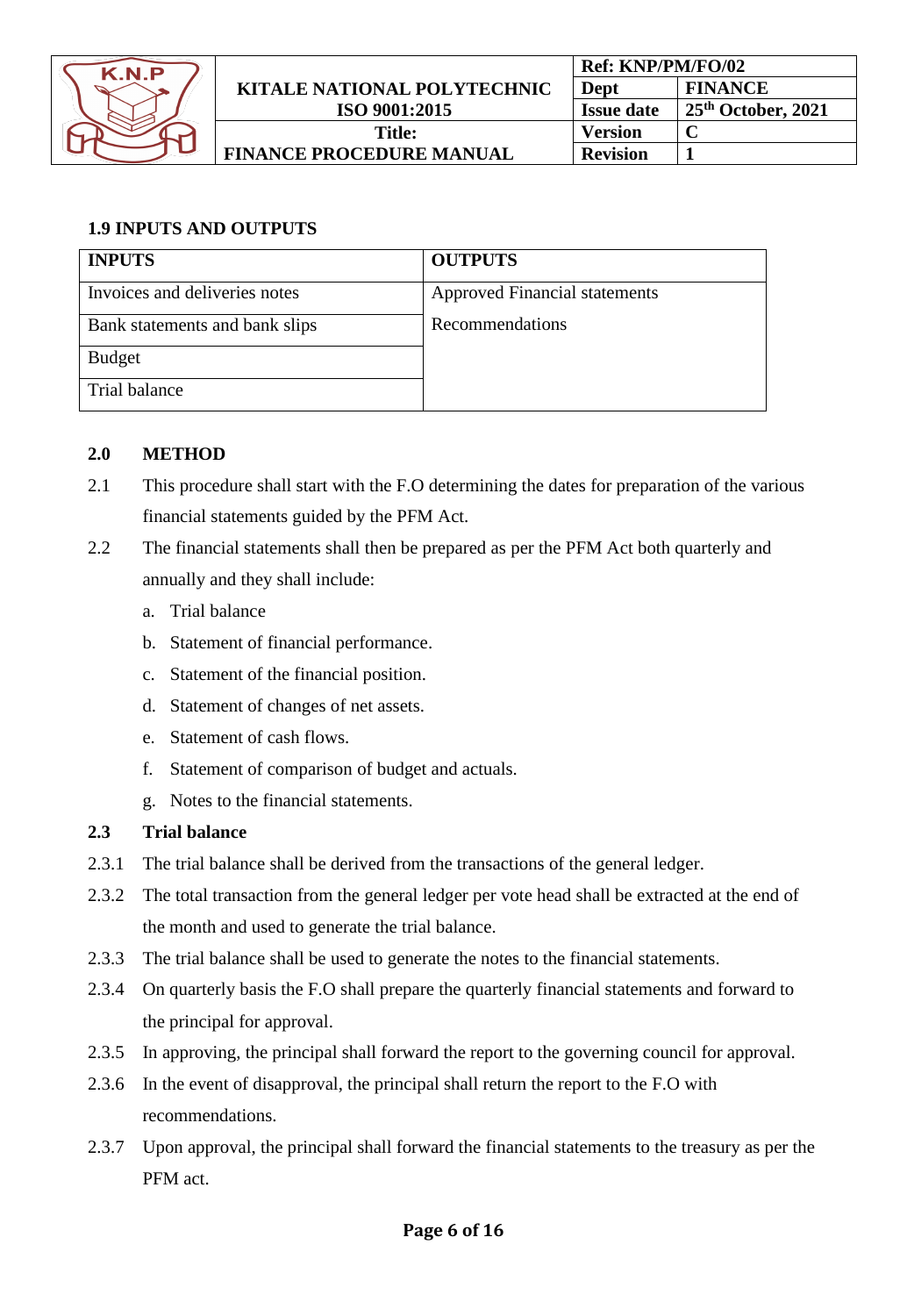

# **3.0 LIST OF APPLICABLE REPORTS/RECORD**

- a. Monthly trial balances
- b. Quarterly and annual statement of financial performance.
- c. Quarterly and annual statement of financial position.
- d. Quarterly and annual statement of changes in net assets
- e. Quarterly and annual statement of cashflow.
- f. Quarterly and annual statement of comparison of budget and actual.
- <span id="page-6-0"></span>g. Quarterly and annual notes to the financial statements.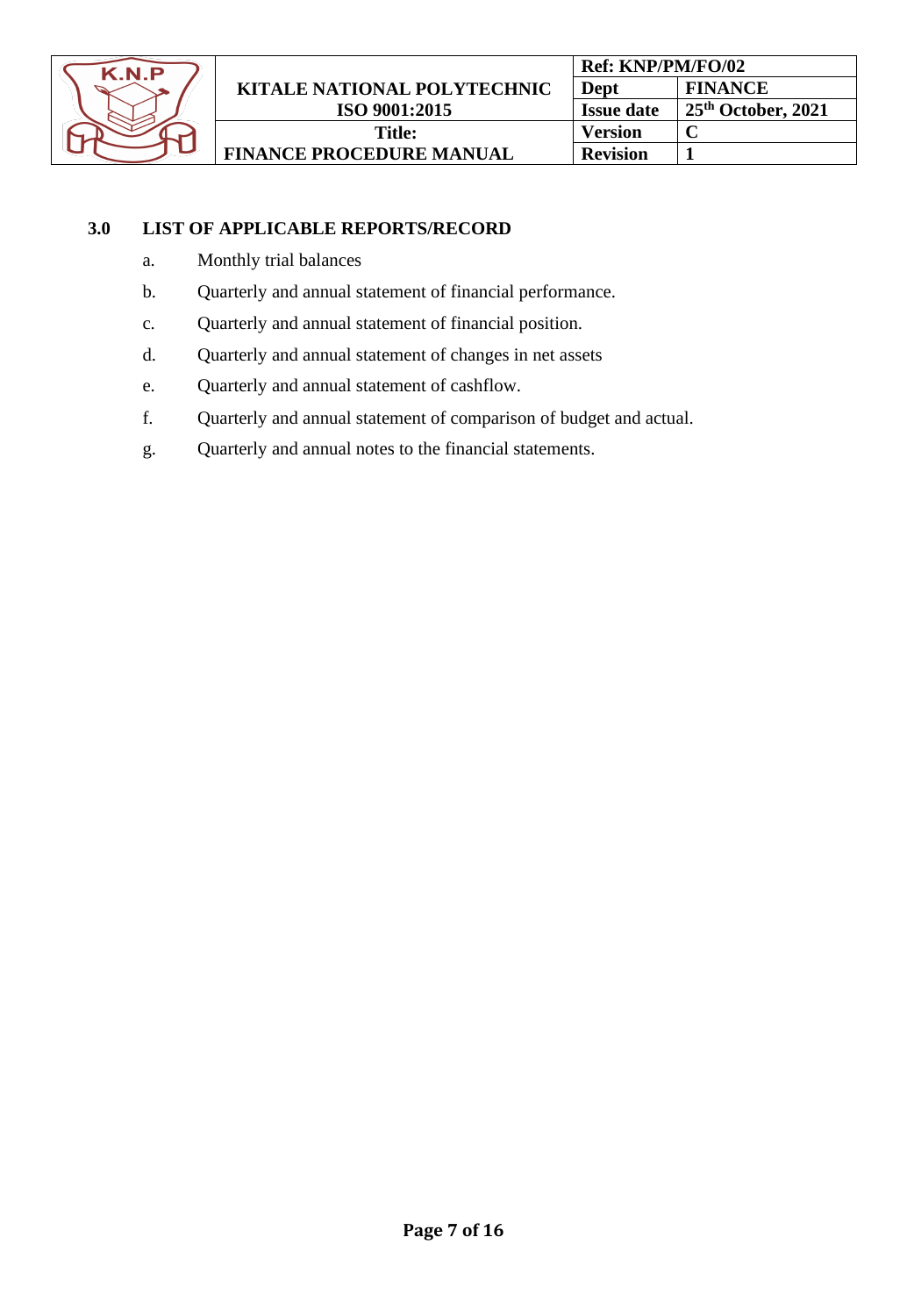| K.N.P |  |
|-------|--|
|       |  |
|       |  |
|       |  |
|       |  |

# **PROCEDURE NUMBER 2: BUDGETING**

### **1.0 GENERAL**

### **1.1 PURPOSE**

The purpose of this procedure is to ensure effectiveness and transparency in budgeting.

### **1.2 SCOPE**

This procedure applies to all budgeting within the institute.

### **1.3 REFERENCES**

PFM Act, treasury circulars

### **1.4 TERMS DEFINITIONS**

- a. M.O.E Ministry of Education
- b. F.O Finance Officer
- c. H.O.D Head of Department
- d. B.O.C Board of council
- e. VIREMENT- Inter vote borrowing

### **1.5 PRINCIPAL RESPONSIBILITY**

The F.O shall ensure adherence to this procedure

### **1.6 INTERFACES/INTERACTIONS**

- a. Head of departments to provide annual departmental budget for compiling the college budget
- b. Board of council to review, amend and approve the budget
- c. The principal`s office to implement the approved budget and continuous reviewing.

#### **1.7 PERFORMANCE TARGET**

The performance shall be measured through the overall performance of the department basing on;

| PERFORMANCE TARGET                       | <b>MONITORING AND MEASUREMENT</b>                           |
|------------------------------------------|-------------------------------------------------------------|
| Timely preparation of annual budget      | Approved annual budget for the next financial year          |
|                                          | should be ready by 28 <sup>th</sup> February of the current |
|                                          | financial year.                                             |
| Accurate and comprehensive budget        | Countercheck final budget with estimates from the           |
|                                          | H.O.D and H.O.S. check for approval.                        |
| Aligning the anticipated budget with the | Review the consolidated budget basing on the                |
| procurement and strategic plan           | procurement and strategic plan                              |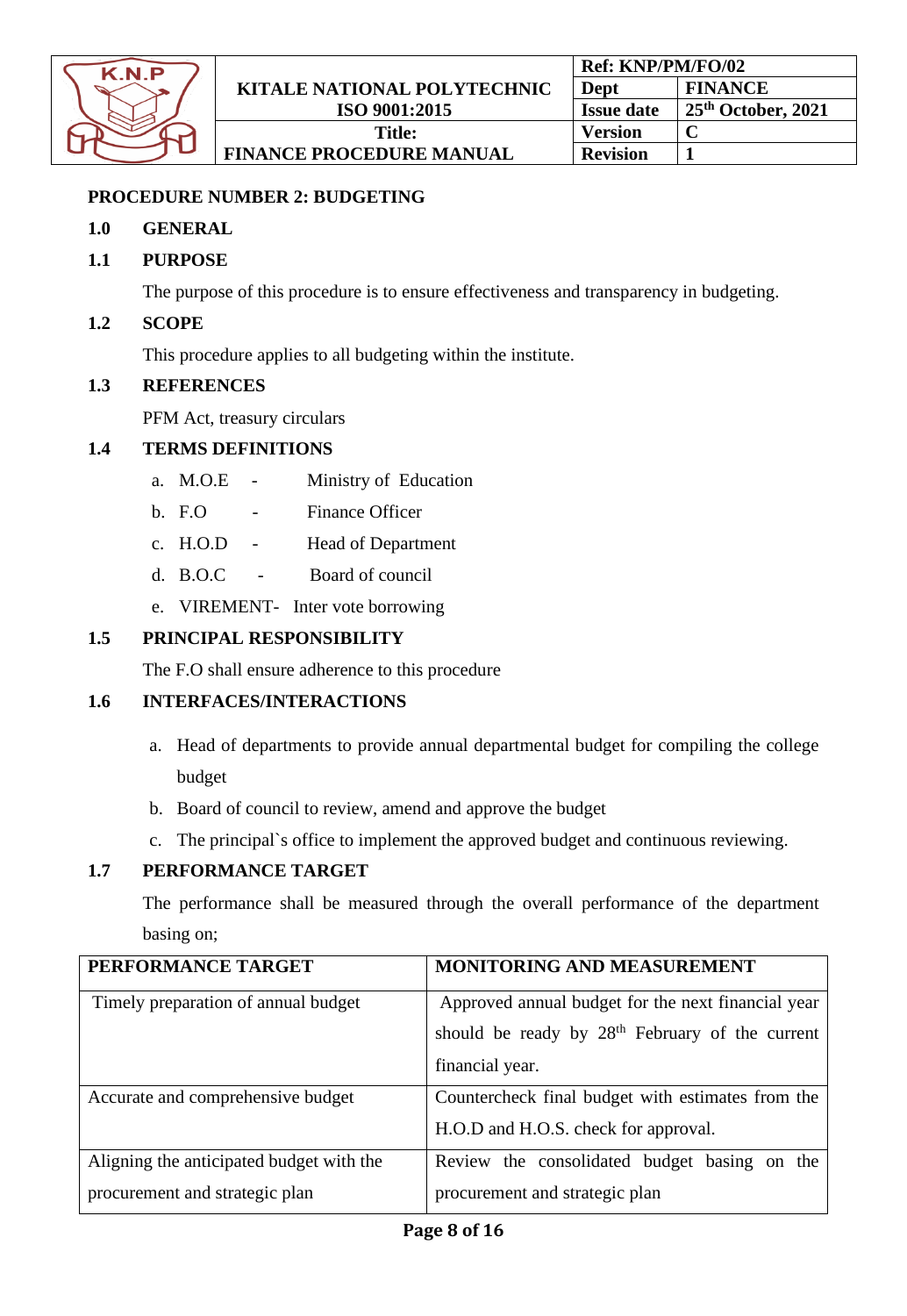

**FINANCE PROCEDURE MANUAL**

### **1.8 RESOURCES**

The resources to be used in the process are listed below:-

- a. Head of departments budget
- b. Strategic plan

# **1.9 INPUTS AND OUTPUTS**

| <b>INPUTS</b>                             | <b>OUTPUTS</b>                        |
|-------------------------------------------|---------------------------------------|
| Revenue projections                       | Communication, comments, draft budget |
| Administration proposal                   | and approved budget.                  |
| Departments budget                        |                                       |
| Guidelines from the ministry of education |                                       |
| and treasury                              |                                       |
| Previous approved budget                  |                                       |
| Strategic plan                            |                                       |

### **2 METHOD**

- 2.1 F.O shall communicate to HODs to submit departmental budgets in November of the current financial year.
- 2.2 Upon receiving, the HODs shall liaise with the staff in the department to plan and prepare the departmental budget.
- 2.3 In preparation of the budget the HOD shall consider:
	- a. Re-current item
	- b. Student population per department
	- c. Physical facilities that require maintenance
	- d. Nature of courses offered
- 2.4 The HODS shall then forward a draft budget to the F.O for verification guided by the income and expenditure estimates and record in the submission register
- 2.5 In the event of disapproval , the F.O shall return the draft budget to the respective HODs with recommendations
- 2.6 Upon verification, the F.O shall convene a meeting with the finance budgetary Committee comprising of HODs for further deliberation/adjustments necessary.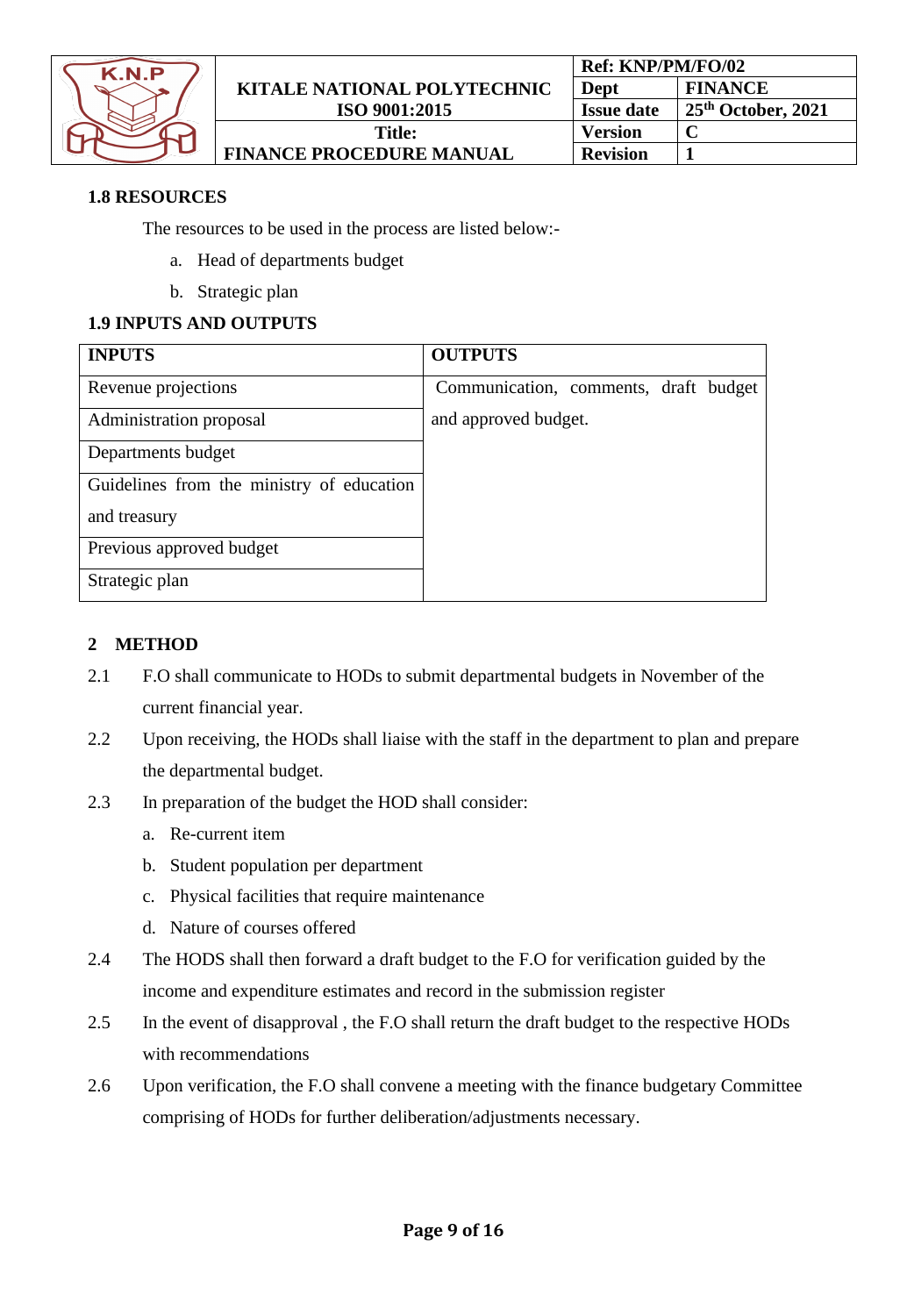

- 2.7 The F.O shall then forward the draft budget to the principal for approval guided by the income and expenditure estimates of the previous budgets' variance and departmental needs.
- 2.8 In the event of disapproval, the principal shall forward the same to the chairperson of the budgetary committee for amendments
- 2.9 Upon approval, the principal shall convene a meeting of the finance committee B.O.C for discussion/amendments.
- 2.10 The principal shall then forward the budget to the full B.O.C for adoption.
- 2.11 The F.O shall make copies to the principal, M.O.E. and the M.O.E forwards it to treasury for approval. In the event of approval, a copy is sent to the procurement for preparation of procurement plan and implementation and this procedure shall be deemed complete. The finance officer shall then communicate to H.O.D for implementation at department level
- 2.12 In the event of any emerging shortfall in vote head allocation the F.O shall be required to present revised budget to the full B.O.C with the permission of the principal.

# **3 LIST OF APPLICABLE REPORTS/RECORDS**

- a) Annual budget
- b) Minutes
- c) Departmental estimates
- d) Communication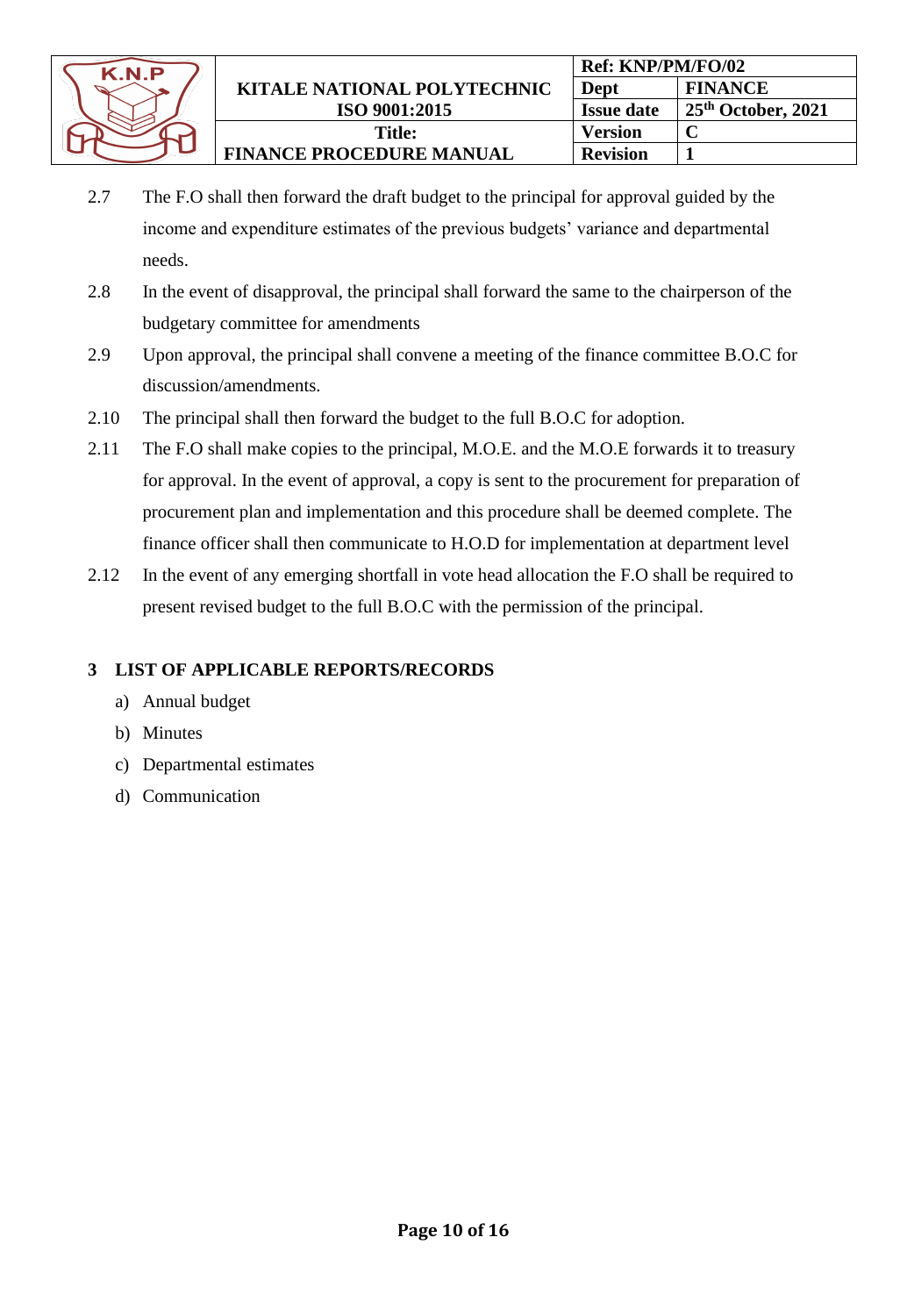| K.N.P |  |
|-------|--|
|       |  |
|       |  |
|       |  |
|       |  |

### <span id="page-10-0"></span>**PROCEUDURE NUMBER 3: PAYMENT**

### **1.0 GENERAL**

# **1.1 PURPOSE**

The purpose of this procedure is to ensure efficiency and effectiveness in making payments in Kitale National Polytechnic

### **1.2 SCOPE**

This procedure covers all payments made by K.N.P

### **1.3 REFERENCES**

- a. Current M.O.E Financial management manual
- b. Public procurement and disposal ACT 2005
- c. Public procurement and disposal guidelines 2006

# **1.4 TERMS AND DEFINITIONS**

- a. Voucher A document that acts as evidence in settlement of bills
- b. P.O Procurement Officer

# **1.5 PRINCIPAL RESPONSIBILITY**

The finance officer shall ensure that this procedure is followed and maintained

### **1.6 INTERFACES/INTERACTIONS**

- a) Procurement department to provide annual procurement plan, invoices, delivery note, local purchase order, contract certificates and acceptance report from acceptance committee.
- b) Head of departments to provide approved requisitions and budgets to be facilitated.

# **1.7 PERFORMANCE TARGET**

The performance shall be measured through the overall performance of the Department basing on;

| PERFORMANCE TARGET              | MONITORING AND MEASUREMENT                                                                                              |
|---------------------------------|-------------------------------------------------------------------------------------------------------------------------|
| Accurate processing of payments | Review payments made against approved claim<br>forms, invoices and local purchase order.                                |
| Timely payments                 | Review the date of payments against work<br>certificates; goods receipt note, creditor aging<br>analysis and contracts. |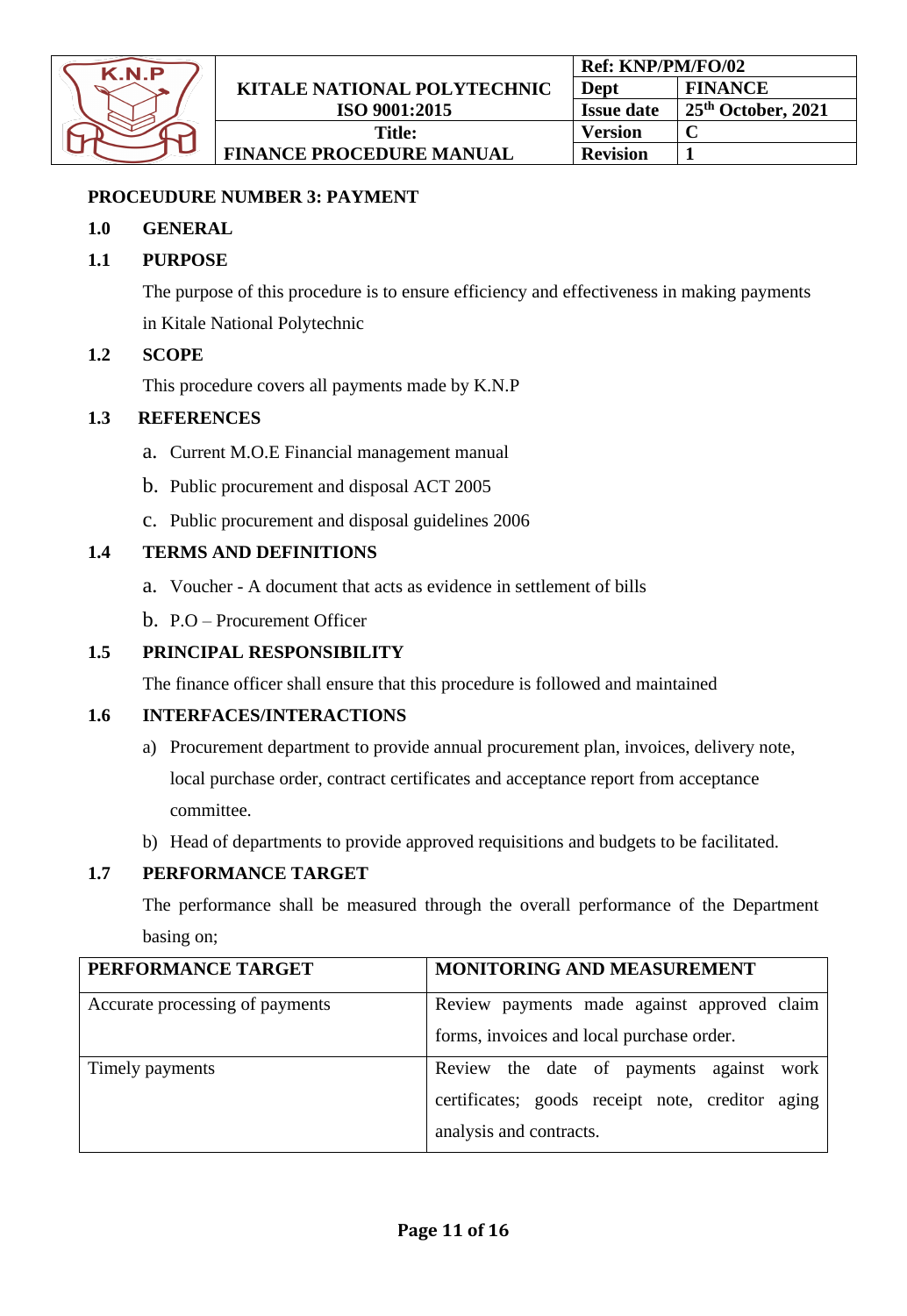| K.N.P |  |
|-------|--|
|       |  |
|       |  |
|       |  |
|       |  |

### **1.8 RESOURCES**

The resources to be used in the process are listed below:-

- a. Computers for processing data
- b. Stationery for office use
- c. Personnel for service provision
- d. Suppliers invoices for processing payments

### **1.9 INPUTS AND OUTPUTS**

| <b>INPUTS</b>                     | <b>OUTPUTS</b>                  |
|-----------------------------------|---------------------------------|
| Certified Invoices by procurement | Payment voucher                 |
| Approved bill of quantities       | Cheques                         |
| Approved monthly payroll          | Updated cashbook/general ledger |
| Funds                             | Updated cheque register         |
| Claim form                        |                                 |
| Approved budget                   |                                 |

#### **2.0 METHOD**

- **2.1** Payments shall be done to the following:
	- a. Suppliers
	- b. Any person/persons or organization that have offered services to the institution for payment
- 2.1.1 This procedure shall start with any person/persons or organization, presenting a claim form, an invoice together with the delivery note to the P.O
- 2.1.2 The P.O shall verify, the invoice and the delivery note basing on the tallying
- 2.1.3 In the event that they do not tally, the P.O shall return it to the supplier for amendment.
- 2.1.4 In case they do tally, the P.O shall forward the documents to the F.O who shall consult with the principal for facilitation of payment based on the balance on the vote head.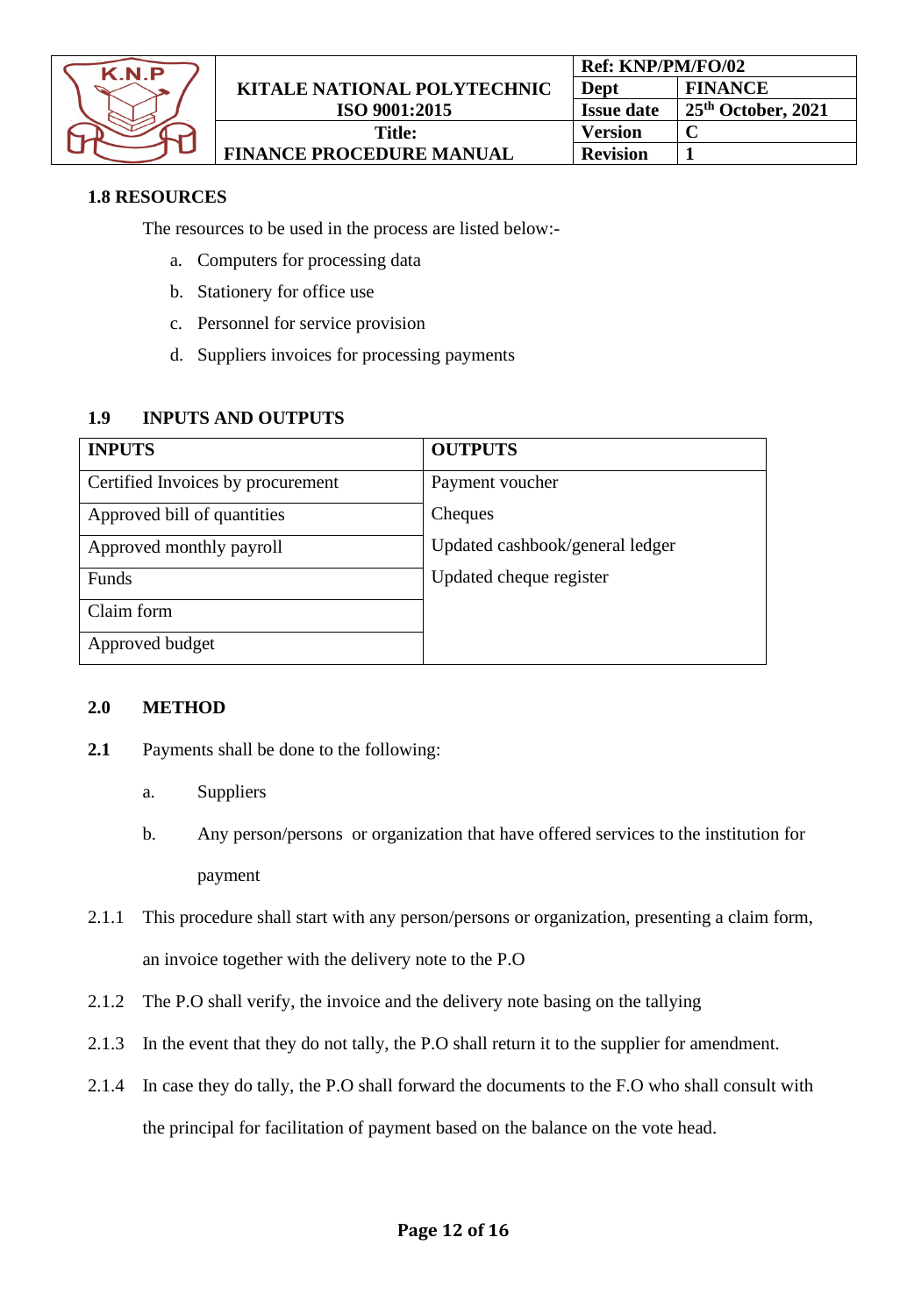

- 2.1.5 Upon approval by the principal, the F.O shall facilitate payments as in form of cheques and raise a payment voucher and forward to the principal for approval based on the relevant documents attached.
- 2.1.6 The cheques shall be signed by the designated signatories.
- 2.1.7 The F.O shall then record the payment voucher number and the amount in the general ledger.
- 2.1.8 When issuing the cheque, the accounts officer shall ensure that the payee signs the cheque register on receipt of the cheque*s.*
- 2.1.9 For any cash payment, the accounts officer shall prepare the payment voucher and forward to the principal for approval, based on the relevant documents attached. The payee shall sign on the documents attached to verify receipt and this procedure shall be deemed complete.

# **3.0 LIST OF APPLICABLE REPORTS/RECORDS**

- a) Payment vouchers
- b) Cheque issuing register.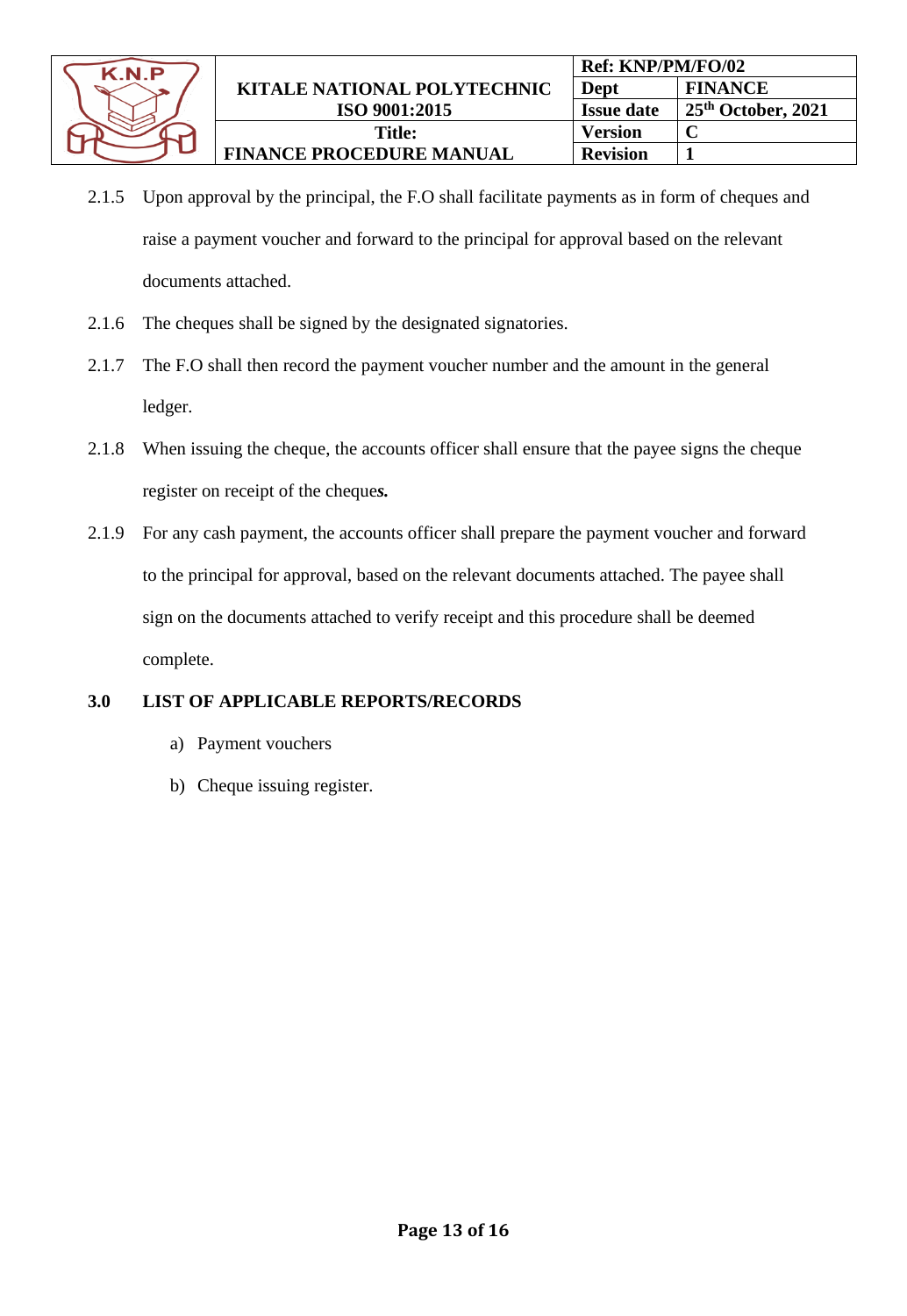| K.N.P |  |
|-------|--|
|       |  |
|       |  |
|       |  |
|       |  |

### <span id="page-13-0"></span>**PROCEUDURE NUMBER 4: REVENUE COLLECTION**

### **1.0 GENERAL**

### **1.1 PURPOSE**

The purpose of this procedure is to ensure efficiency in the collection of revenue at K.N.P

#### **1.2 SCOPE**

This procedure is applicable to all revenue collection activities at K.N.P.

#### **1.3 REFERENCES**

- a. Current M.O.E Financial management manual
- b. Current approved fee structure for K.N.P
- c. Examination guidelines from KNEC, KASNEB CITY AND GUILDS
- d. Academic policy

### **1.4 TERMS AND DEFINITIONS**

Revenue- any monies received by the institute from the various bases

- a. Revenue base-Source of revenue
- b. F.O- Finance Officer
- c. A/O-Accounting Officer(principal)

### **1.5 PRINCIPAL RESPONSIBILITY**

The F.O shall be responsible for ensuring that this procedure is implemented

#### **1.6 INTERFACES/INTERACTIONS**

- a. Registry department to provide students enrolment, students deferment, class set up with the essence of revenue projection
- b. Departments for students record on attendance of lessons in their respective courses.
- c. Tenants for rent collections and hire of facilities.

### **1.7 PERFORMANCE TARGET**

The performance shall be measured through the overall performance of the Department basing on;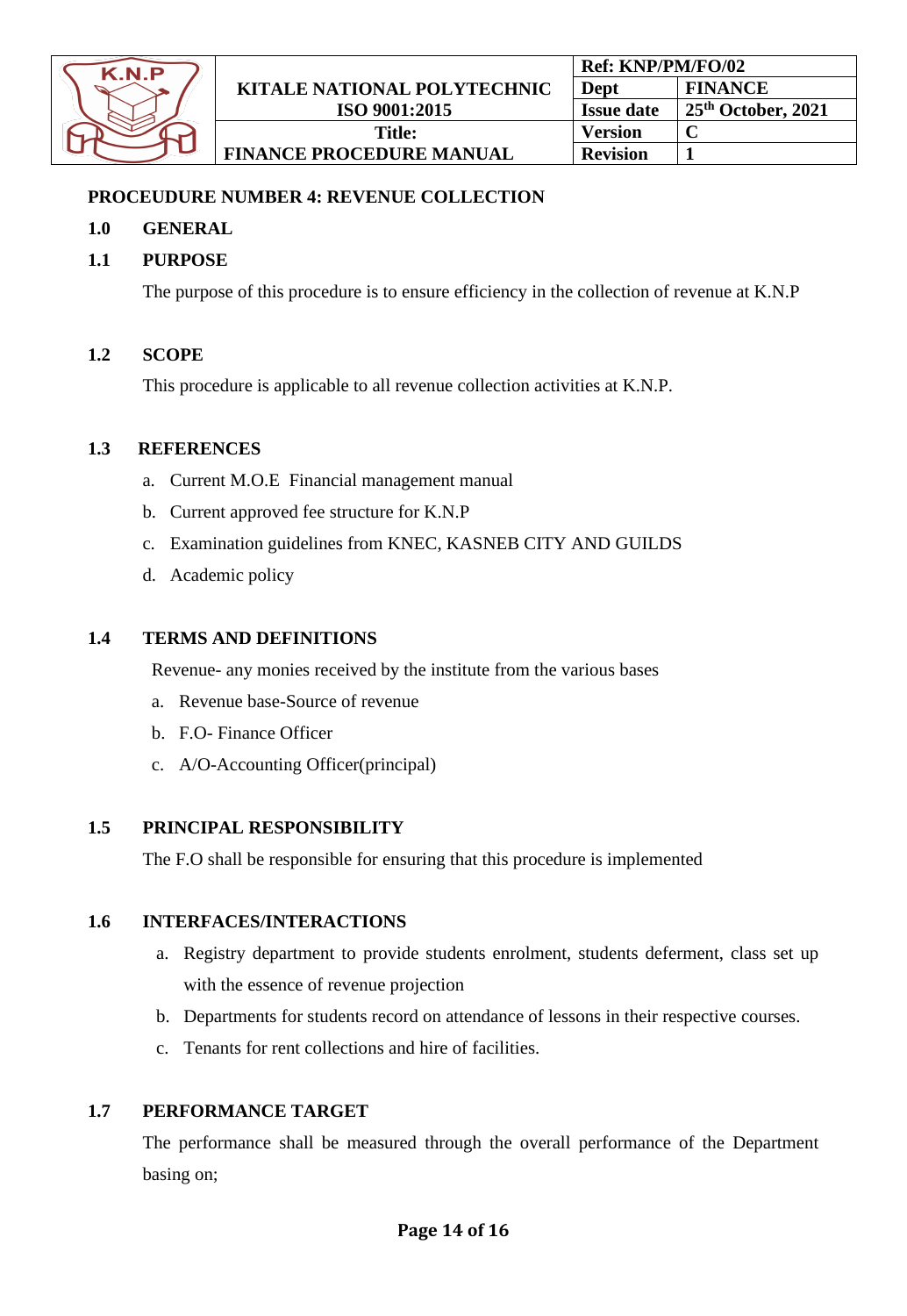

| PERFORMANCE TARGET                       | <b>MONITORING AND MEASUREMENT</b>                  |
|------------------------------------------|----------------------------------------------------|
| Timely revenue collection                | Review revenue collection documents such as fee    |
|                                          | collection guidelines, finance policy and relevant |
|                                          | agreements.                                        |
| 100% revenue collection from all revenue | Review of revenue collection documents against     |
| sources                                  | expected government capitation, student invoices   |
|                                          | and job orders.                                    |

### **1.8 RESOURCES**

The resources to be used in the process are listed below:-

- a. Management information system (UNISOL) for accurate and timely service provision.
- b. Personnel for the implementation of professional and administration policies.

### **1.9 INPUTS AND OUTPUTS**

| <b>INPUTS</b>     | <b>OUTPUTS</b>                |
|-------------------|-------------------------------|
| Bank pay in slips | Cash returns                  |
| Cheques           | Updated general ledger        |
| Cash,             | Updated debtors register      |
| Money orders      | Receipts                      |
|                   | Bank reconciliation statement |

#### **2.0 METHOD**

- **2.1** This procedure shall start with the F.O using the budget to establish all revenue bases for the institute. These shall include:
	- a. Student fees
	- b. Grants
	- c. Production Units
	- d. Rent receivable
	- e. Hire of facilities
	- f. The Miscellaneous Sources